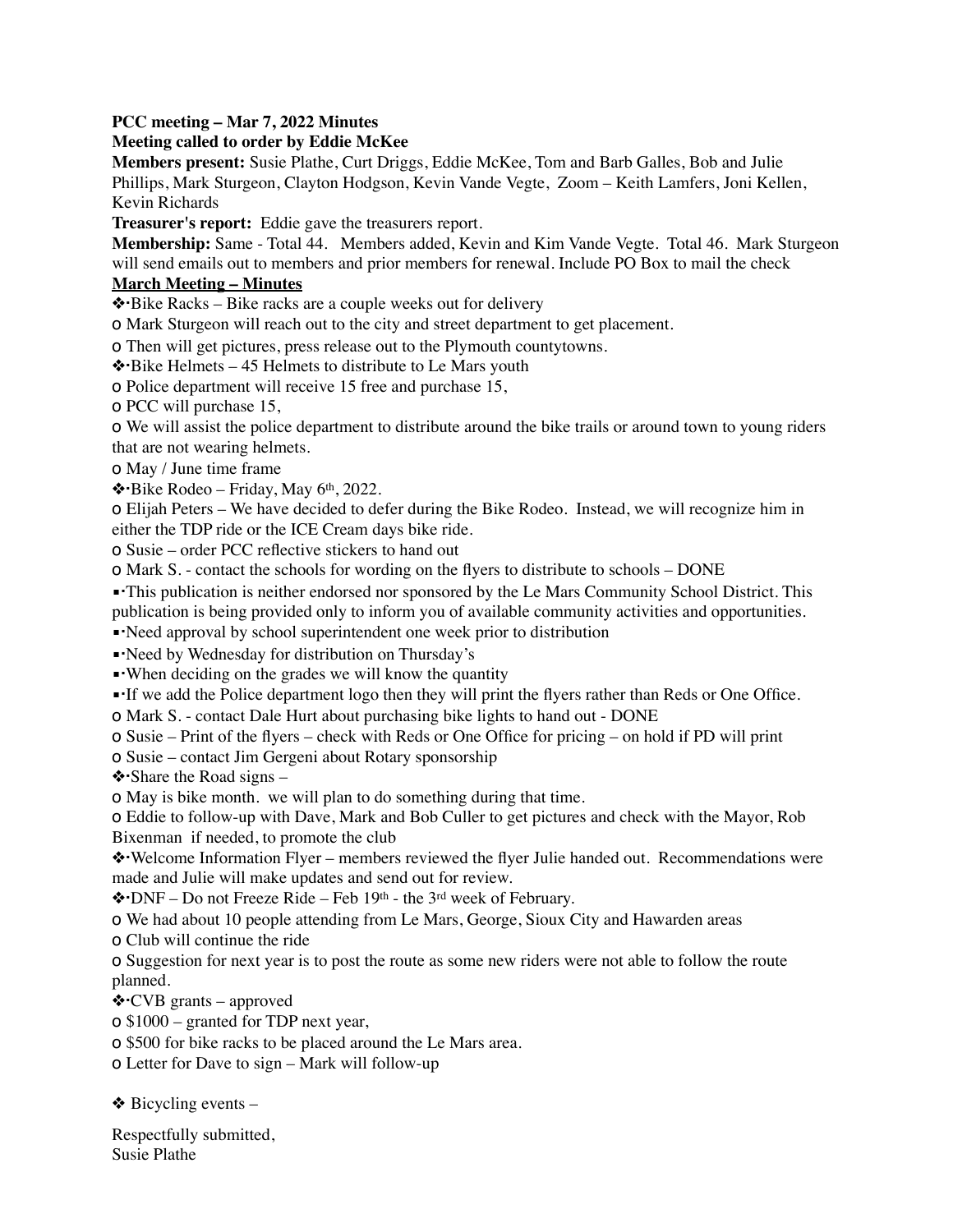$\triangle$  0 TDP - June 11<sup>th</sup> 2022 – start discussions next month

o Not so random rides – plan each month ahead

o Some discussion on how to include other Plymouth County towns

o Spring kick off – Rather than a potluck will have a ride route to kick off

o Tuesday night ride – club agreed to support Kevin Richards and Bike Central to continue. Motion to

approve by Susie, seconded by Tom and members present approved.

❖!Plywood trail – Mark S gave updates. Delayed due to accident with semi-trail hitting pole and reenergizing the line

❖!Super Hero Day – April 30th at the Armory in Le Mars. More info to come. Hosted by the Optimist Club 10:30 am to 12:30 pm. PCC club will consider a ride around the bike trails prior and then interested parties can attend super hero day. Ride with our costumes.

❖!Plymouth County Fair – Optimist Club will again pay for members to work the booth. Schedules will be posted for members to volunteer. This is a great way for the club to increase our funds.

## **February Meeting – OLD Minutes**

❖!Bike Racks - Kevin is still waiting for these to come in.

❖!Bike Rodeo – the date is confirmed for Friday, May 6th, 2022.

o Elijah Peters. We will do something during the Bike Rodeo.

- ❖!PCC Website updates Julie will update the officers.
- ❖!Share the Road signs completed.

❖!Discussion on the Welcome Information the Chamber will be starting for new members of our community. Julie will review and give an update next month

o Show Annual Membership costs for yearly and lifetime members

- o Events:
- ▪!Sprint Kick Off potluck & ride
- ▪!Tour de Plymouth annual in June
- ▪!Tuesday Night Rides every Tuesday
- Annual Bike Rodeo to promote safety
- Bike Helmets given to children,
- Bike supplies handed out (Bells, Lights and Safety material)
- ▪!Halloween Ride
- Random Group Rides
- o Christmas Dinner cost included in Membership
- ❖!DNF Do not Freeze Ride Feb 19th the 3rd week of February.
- o Decision to keep the same route to Brunsville. Gravel or PavedRoad (C-38 to K-42)
- o Meet Olson Event Center 9 am Ride takes off by 9:15 am
- o Corner Café will have taverns and munchies available. Free will donation.
- o No tickets this year and no charge for the event.
- o Riders will pay for drinks, etc
- o Dave posted Facebook event during the meeting. Mark S can update as needed.
- o Mark S offered to be SAG driver if needed.
- $\triangle$  Bicycling events –
- $\sigma$  TDP June 11<sup>th</sup> 2022 start discussions next month
- o Not so Random Ride plan a month ahead at each meeting for the next month's date and where to
- o RAID Ride Across Iowa in a Day Fall event to discuss further
- ▪!"Survive the 165" as a suggestion from Eddie.

Motion to Adjourn by Mark. Tom seconded. Members present approved. Next meeting: April 4, 2022, **6:30 pm** – American Legion Le Mars, Iowa

Respectfully submitted, Susie Plathe